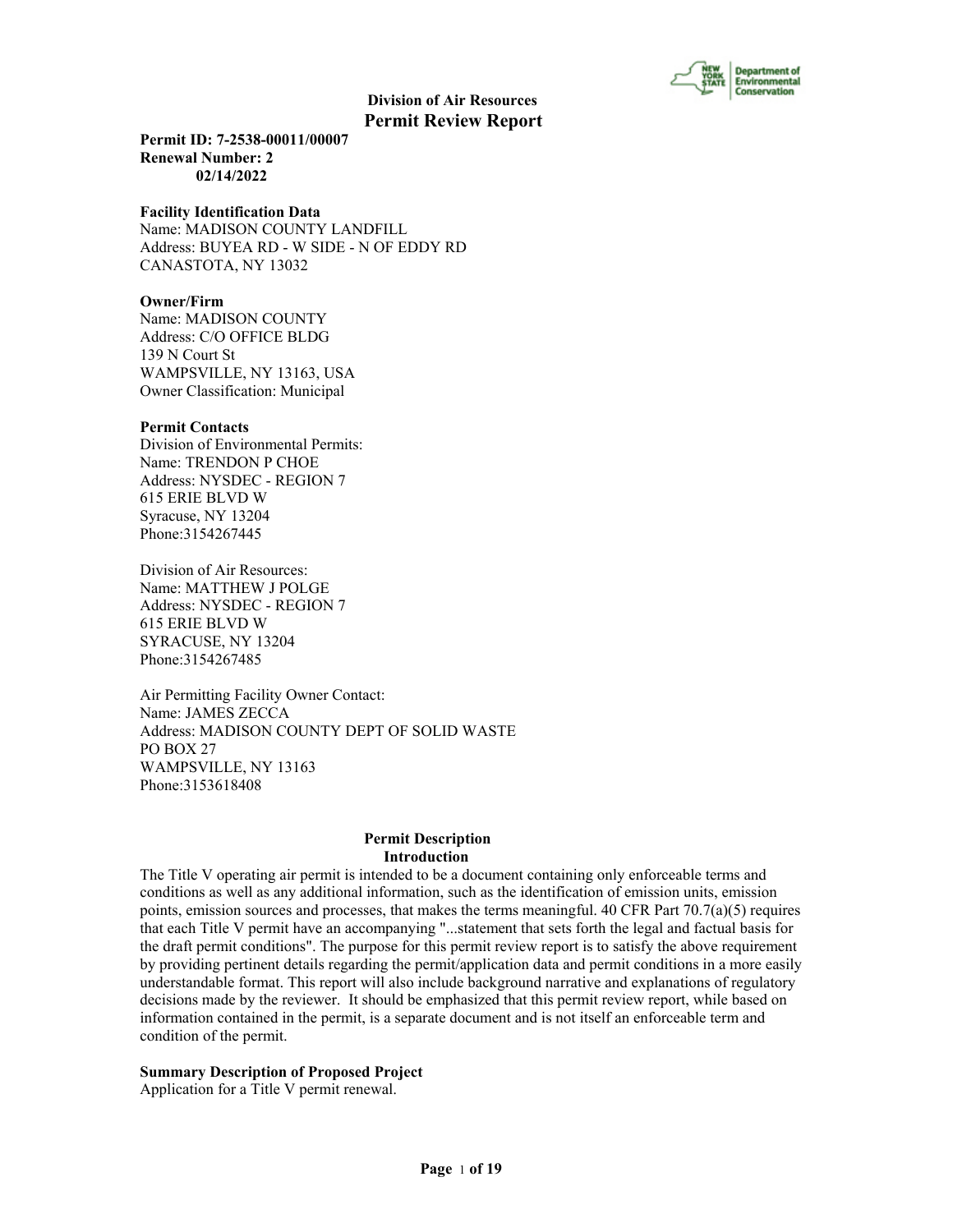

**Permit ID: 7-2538-00011/00007 Renewal Number: 2 02/14/2022**

#### **Attainment Status**

MADISON COUNTY LANDFILL is located in the town of LINCOLN in the county of MADISON. The attainment status for this location is provided below. (Areas classified as attainment are those that meet all ambient air quality standards for a designated criteria air pollutant.)

| <b>Attainment Status</b>          |
|-----------------------------------|
|                                   |
| <b>ATTAINMENT</b>                 |
| <b>ATTAINMENT</b>                 |
| <b>ATTAINMENT</b>                 |
| TRANSPORT REGION (NON-ATTAINMENT) |
| <b>ATTAINMENT</b>                 |
| <b>ATTAINMENT</b>                 |
|                                   |

----

\* Ozone is regulated in terms of the emissions of volatile organic compounds (VOC) and/or oxides of nitrogen (NOx) which are ozone precursors.

\*\* NOx has a separate ambient air quality standard in addition to being an ozone precursor.

# **Facility Description:**

Municipal landfill with a design capacity above 2.5 million megagrams operating under a NYS Part 360 solid waste permit and NYS Part 201-6 Title V air permit. Landfill gas is currently collected and delivered to the gas to gas to energy facility owned and operated by WM Renewable Energy. The County also has a landfill gas flare for control when the gas to energy facility is off line.

# **Permit Structure and Description of Operations**

The Title V permit for MADISON COUNTY LANDFILL

 is structured in terms of the following hierarchy: facility, emission unit, emission point, emission source and process. A facility is defined as all emission sources located at one or more adjacent or contiguous properties owned or operated by the same person or persons under common control. The facility is subdivided into one or more emission units (EU). Emission units are defined as any part or activity of a stationary facility that emits or has the potential to emit any federal or state regulated air pollutant. An emission unit is represented as a grouping of processes (defined as any activity involving one or more emission sources (ES) that emits or has the potential to emit any federal or state regulated air pollutant). An emission source is defined as any apparatus, contrivance or machine capable of causing emissions of any air contaminant to the outdoor atmosphere, including any appurtenant exhaust system or air cleaning device. [NOTE: Indirect sources of air contamination as defined in 6 NYCRR Part 203 (i.e. parking lots) are excluded from this definition]. The applicant is required to identify the principal piece of equipment (i.e., emission source) that directly results in or controls the emission of federal or state regulated air pollutants from an activity (i.e., process). Emission sources are categorized by the following types: combustion - devices which burn fuel to generate heat, steam or power

- incinerator devices which burn waste material for disposal
- control emission control devices

process - any device or contrivance which may emit air contaminants that is not included in the above categories.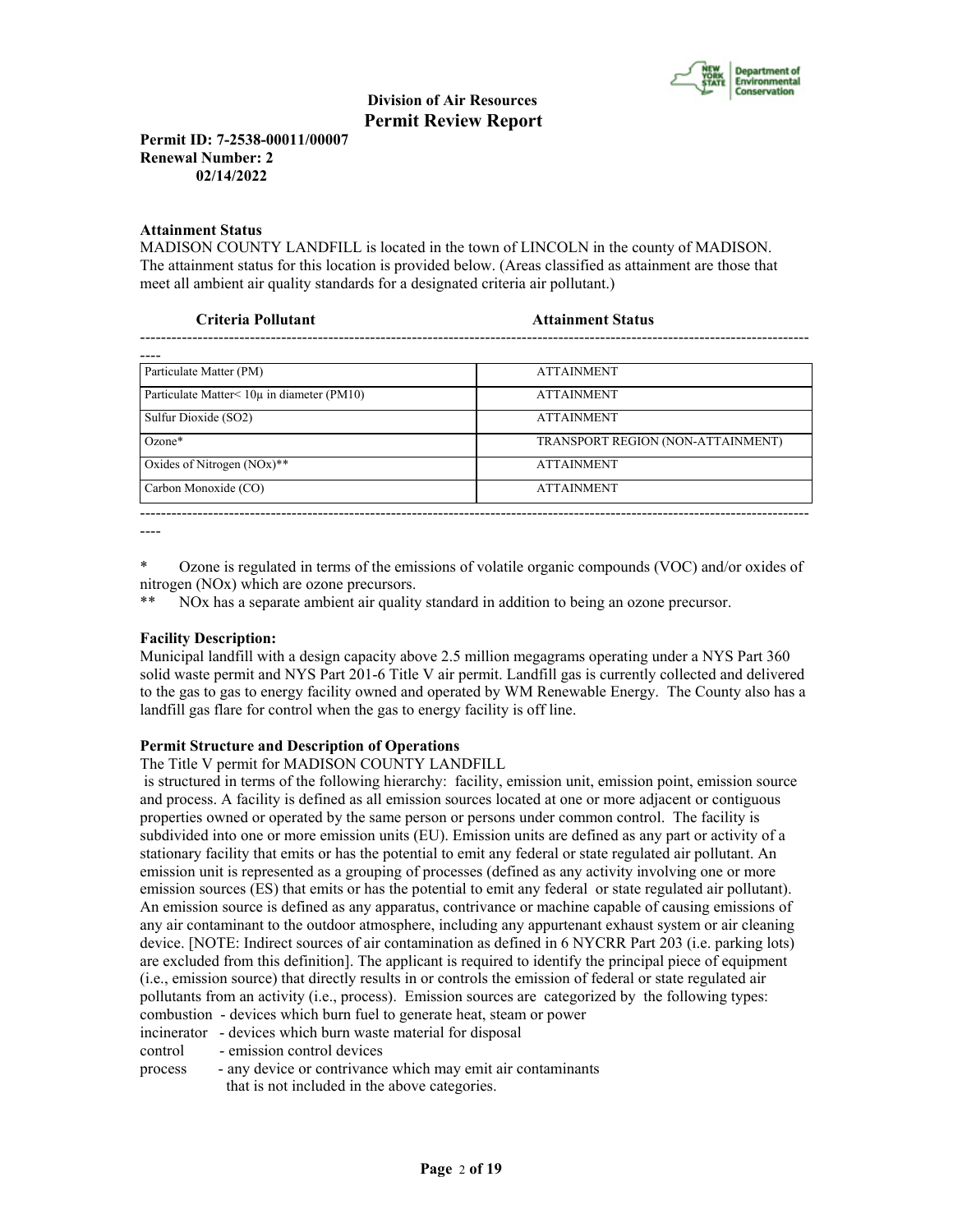

# **Permit ID: 7-2538-00011/00007 Renewal Number: 2 02/14/2022**

MADISON COUNTY LANDFILL is defined by the following emission unit(s):

Emission unit 2LCHST - This unit consists of two open top leachate storage lagoons with capacities of 600,000 gallons each. Leachate is shipped by tanker truck to the WWTP for treatment daily.

Process: 003 Two open top leachate storage lagoons with capacities of 600,000 gallons each.

Emission unit 1LFGAS - This unit consists of landfill waste generating landfill gas by anerobic decomposition. The emission unit will consisit of one (1) large flare and 6 portable candlestick flares as defined emission points. Landfill gas will also be released as a fugitive emission, if it bypasses the landfill gas collection system.

Emission unit 1LFGAS is associated with the following emission points (EP): 00001, 00002, 00003, 00004, 00005, 00006, 00007

Process: 001 This process will consist of landfill waste generating landfill gas by decomposition and the collection and control of the landfill gas emissons by flaring gas collected from the East Side Landfill, West Side Landfill and proposed landfill expansion areas. Flares now serve as backup LFG control as LFG is primarily routed to a seperately owned and permitted LFGTE facility for use in electricity generation.

Process: 002 This process consists of landfill waste generating landfill gas by decomposition and the fugitive emission of landfill gas to the atmosphere. Fugitive emissions include the portion of landfill gas that escapes collection by the gas collection and control system.

# **Title V/Major Source Status**

MADISON COUNTY LANDFILL is subject to Title V requirements. This determination is based on the following information:

MADISON COUNTY LANDFILL is subject to Title V requirements. This determination is based on the following information:

The County's permitted design capacity of the landfill is above the applicability size threshold (2.5 million megagram and 2.5 million cubic meters) of the NYS Emission Guidlines for MSW Landfill Emissions and 40 CFR 60, subpart WWW, Standards of Performance for Municipal Solid Waste Landfills. Therefore, a Title V operating permit is required pursuant to 6 NYCRR 201-6.

#### **Program Applicability**

The following chart summarizes the applicability of MADISON COUNTY LANDFILL with regards to the principal air pollution regulatory programs:

| <b>Regulatory Program</b> | <b>Applicability</b> |  |
|---------------------------|----------------------|--|
|                           |                      |  |
| <b>PSD</b>                | NO                   |  |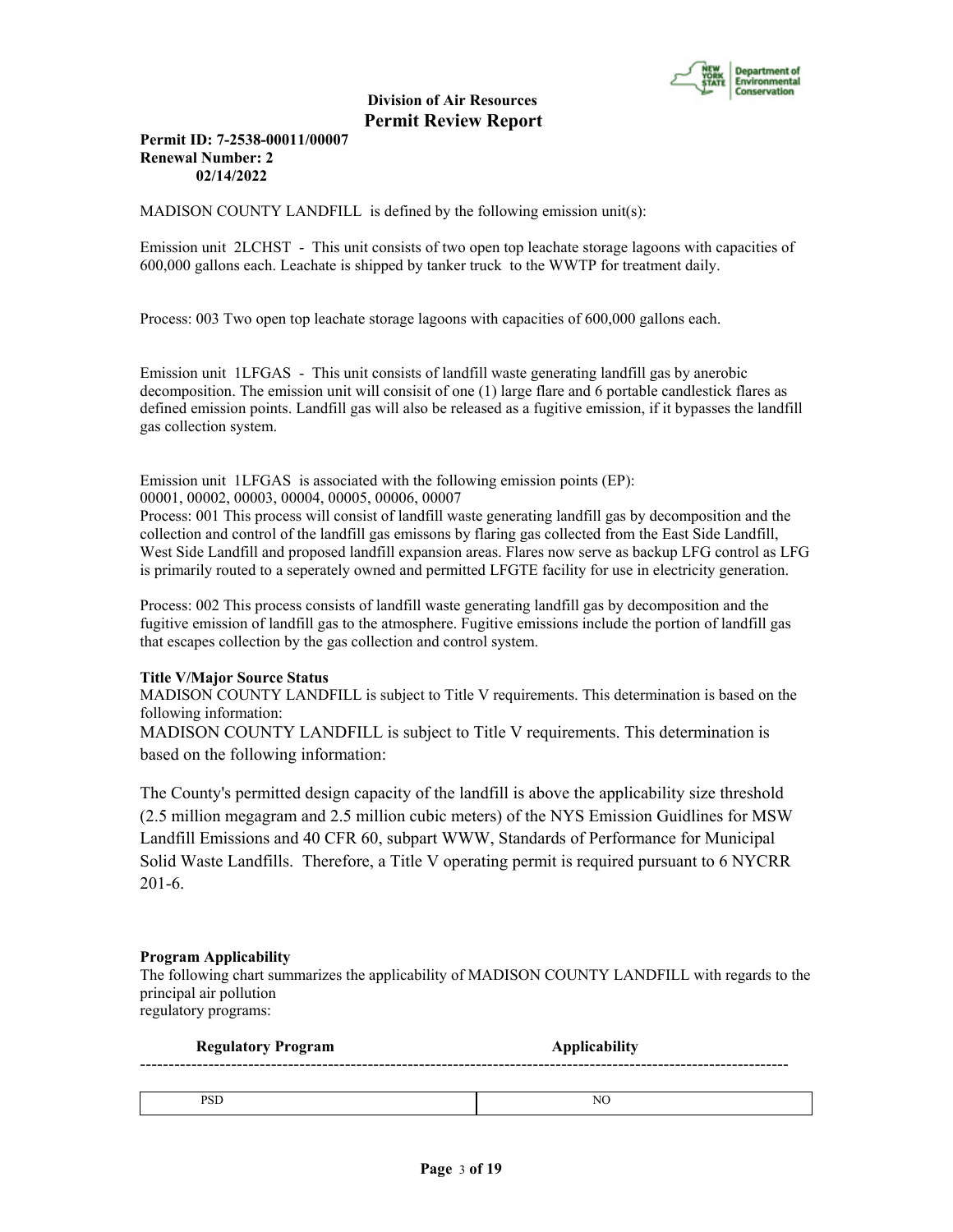

## **Permit ID: 7-2538-00011/00007 Renewal Number: 2 02/14/2022**

| NSR (non-attainment)           | NO.            |
|--------------------------------|----------------|
| NESHAP (40 CFR Part 61)        | <b>YES</b>     |
| NESHAP (MACT - 40 CFR Part 63) | NO.            |
| <b>NSPS</b>                    | <b>YES</b>     |
| <b>TITLE IV</b>                | NO.            |
| <b>TITLE V</b>                 | <b>YES</b>     |
| <b>TITLE VI</b>                | NO.            |
| <b>RACT</b>                    | N <sub>O</sub> |
| <b>SIP</b>                     | <b>YES</b>     |

# NOTES:

PSD Prevention of Significant Deterioration (40 CFR 52, 6 NYCRR 231-7, 231-8) requirements which pertain to major stationary sources located in areas which are in attainment of National Ambient Air Quality Standards (NAAQS) for specified pollutants.

NSR New Source Review (6 NYCRR 231-5, 231-6) - requirements which pertain to major stationary sources located in areas which are in non-attainment of National Ambient Air Quality Standards (NAAQS) for specified pollutants.

NESHAP National Emission Standards for Hazardous Air Pollutants (40 CFR 61, 6 NYCRR 200.10) contaminant and source specific emission standards established prior to the Clean Air Act Amendments of 1990 (CAAA) which were developed for 9 air contaminants (inorganic arsenic, radon, benzene, vinyl chloride, asbestos, mercury, beryllium, radionuclides, and volatile HAP's).

MACT Maximum Achievable Control Technology (40 CFR 63, 6 NYCRR 200.10) - contaminant and source specific emission standards established by the 1990 CAAA. Under Section 112 of the CAAA, the US EPA is required to develop and promulgate emissions standards for new and existing sources. The standards are to be based on the best demonstrated control technology and practices in the regulated industry, otherwise known as MACT. The corresponding regulations apply to specific source types and contaminants.

NSPS New Source Performance Standards (40 CFR 60, 6 NYCRR 200.10) - standards of performance for specific stationary source categories developed by the US EPA under Section 111 of the CAAA. The standards apply only to those stationary sources which have been constructed or modified after the regulations have been proposed by publication in the Federal Register and only to the specific contaminant(s) listed in the regulation.

Title IV Acid Rain Control Program (40 CFR 72 thru 78, 6 NYCRR 201-6) - regulations which mandate the implementation of the acid rain control program for large stationary combustion facilities.

Title VI Stratospheric Ozone Protection (40 CFR 82, Subpart A thru G, 6 NYCRR 200.10) federal requirements that apply to sources which use a minimum quantity of CFC's (chlorofluorocarbons), HCFC's (hydrofluorocarbons) or other ozone depleting substances or regulated substitute substances in equipment such as air conditioners, refrigeration equipment or motor vehicle air conditioners or appliances.

RACT Reasonably Available Control Technology (6 NYCRR Parts 212-3, 220-1.6, 220-1.7, 220-2.3, 220-2.4, 226, 227-2, 228, 229, 230, 233, 234, 235, 236) - the lowest emission limit that a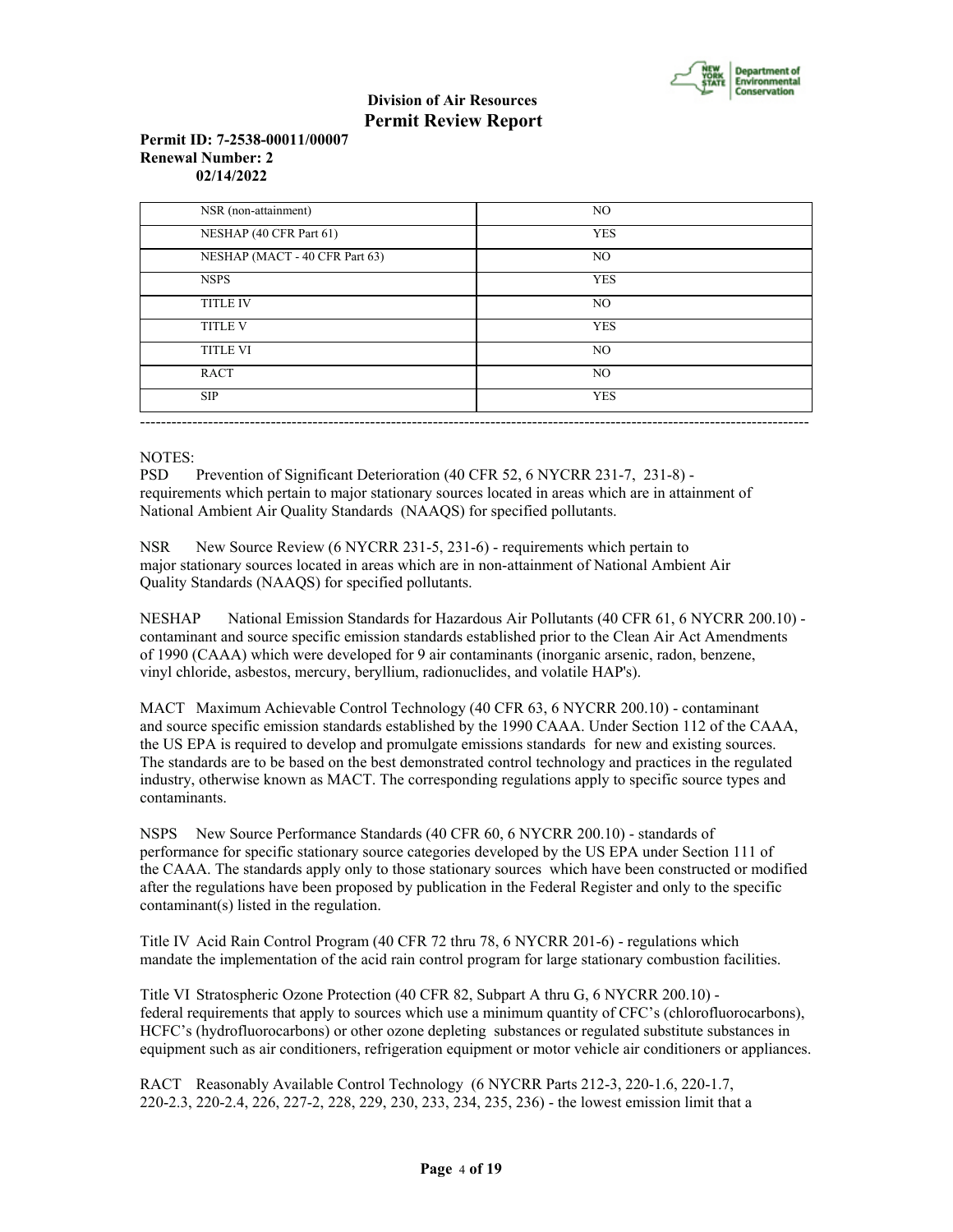

# **Permit ID: 7-2538-00011/00007 Renewal Number: 2 02/14/2022**

specific source is capable of meeting by application of control technology that is reasonably available, considering technological and economic feasibility. RACT is a control strategy used to limit emissions of VOC's and NOx for the purpose of attaining the air quality standard for ozone. The term as it is used in the above table refers to those state air pollution control regulations which specifically regulate VOC and NOx emissions.

SIP State Implementation Plan (40 CFR 52, Subpart HH, 6 NYCRR 200.10) - as per the CAAA, all states are empowered and required to devise the specific combination of controls that, when implemented, will bring about attainment of ambient air quality standards established by the federal government and the individual state. This specific combination of measures is referred to as the SIP. The term here refers to those state regulations that are approved to be included in the SIP and thus are considered federally enforceable.

# **Compliance Status**

Facility is in compliance with all requirements.

#### **SIC Codes**

SIC or Standard Industrial Classification code is an industrial code developed by the federal Office of Management and Budget for use, among other things, in the classification of establishments by the type of activity in which they are engaged. Each operating establishment is assigned an industry code on the basis of its primary activity, which is determined by its principal product or group of products produced or distributed, or services rendered. Larger facilities typically have more than one SIC code.

# **SIC Code** Description

4953 REFUSE SYSTEMS

#### **SCC Codes**

SCC or Source Classification Code is a code developed and used'' by the USEPA to categorize processes which result in air emissions for the purpose of assessing emission factor information.Each SCC represents a unique process or function within a source category logically associated with a point of air pollution emissions. Any operation that causes air pollution can be represented by one or more SCC's.

| <b>SCC Code</b>     | <b>Description</b>                                         |
|---------------------|------------------------------------------------------------|
| $5 - 01 - 004 - 02$ | SOLID WASTE DISPOSAL - GOVERNMENT                          |
|                     | SOLID WASTE DISPOSAL: GOVERNMENT - LANDFILL                |
|                     | <b>DUMP</b>                                                |
|                     | <b>FUGITIVE EMISSIONS</b>                                  |
| $5 - 01 - 004 - 06$ | SOLID WASTE DISPOSAL - GOVERNMENT                          |
|                     | SOLID WASTE DISPOSAL: GOVERNMENT - LANDFILL<br><b>DUMP</b> |
|                     | LANDFILL GAS COLLECTION SYSTEM: OTHER                      |

#### **Facility Emissions Summary**

In the following table, the CAS No. or Chemical Abstract Service code is an identifier assigned to every chemical compound. [NOTE: Certain CAS No.'s contain a 'NY' designation within them. These are not true CAS No.'s but rather an identification which has been developed by the department to identify groups of contaminants which ordinary CAS No.'s do not do. As an example, volatile organic compounds or VOC's are identified collectively by the NY CAS No. 0NY998-00-0.] The PTE refers to the Potential to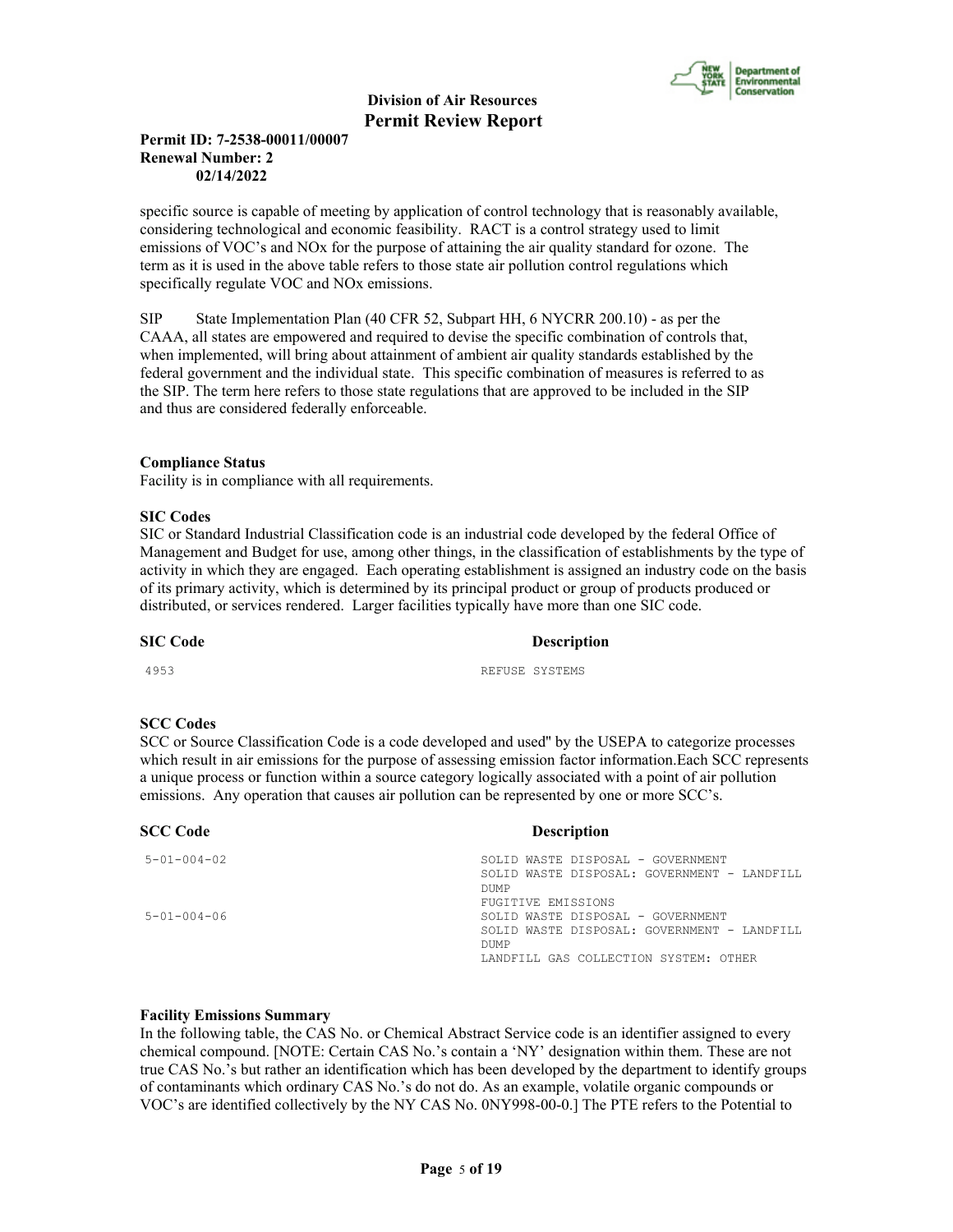

# **Permit ID: 7-2538-00011/00007 Renewal Number: 2 02/14/2022**

Emit. This is defined as the maximum capacity of a facility or air contaminant source to emit any air contaminant under its physical and operational design. Any physical or operational limitation on the capacity of the facility or air contamination source to emit any air contaminant , including air pollution control equipment and/or restrictions on the hours of operation, or on the type or amount or material combusted, stored, or processed, shall be treated as part of the design only if the limitation is contained in federally enforceable permit conditions. The PTE for each contaminant that is displayed represents the facility-wide PTE in tons per year (tpy) or pounds per year (lbs/yr). In some instances the PTE represents a federally enforceable emissions cap or limitation for that contaminant. The term 'HAP' refers to any of the hazardous air pollutants listed in section 112(b) of the Clean Air Act Amendments of 1990. Total emissions of all hazardous air pollutants are listed under the special NY CAS No. 0NY100-00-0. In addition, each individual hazardous air pollutant is also listed under its own specific CAS No. and is identified in the list below by the (HAP) designation.

| Cas No.<br>$000108 - 10 - 1$ | Contaminant<br>2-PENTANONE,<br>4-METHYL | <b>PTE</b> lbs/yr | <b>PTE</b> tons/yr<br>0.1 | Actual lbs/yr | <b>Actual tons/yr</b> |
|------------------------------|-----------------------------------------|-------------------|---------------------------|---------------|-----------------------|
| $000630 - 08 - 0$            | CARBON<br>MONOXIDE                      |                   | 36.2                      |               |                       |
| $000075 - 09 - 2$            | DICHLOROMETHA<br>NF.                    |                   | 0.1                       |               |                       |
| $000110 - 54 - 3$            | HEXANE                                  |                   | 0.2                       |               |                       |
| $000078 - 93 - 3$            | METHYL ETHYL<br>KETONE                  |                   | 0.1                       |               |                       |
| $0NY998 - 20 - 0$            | $NMOC -$<br>LANDFILL USE<br>ONLY        | 110000            |                           |               |                       |
| $0NY210-00-0$                | OXIDES OF<br>NITROGEN                   |                   | 7.4                       |               |                       |
| $000127 - 18 - 4$            | PERCHLOROETHY<br>LENE                   |                   | 0.1                       |               |                       |
| $0NY075 - 02 - 5$            | PM 2.5                                  |                   | 3.5                       |               |                       |
| $0NY075 - 00 - 5$            | $PM-10$                                 |                   | 7.5                       |               |                       |
| $007446 - 09 - 5$            | SULFUR<br>DIOXIDE                       |                   | 1.6                       |               |                       |
| $000108 - 88 - 3$            | TOLUENE                                 |                   | $\mathbf{1}$              |               |                       |
| $0'NY100-00-0$               | TOTAL HAP                               |                   | 2.9                       |               |                       |
| $0NY998 - 00 - 0$            | VOC                                     | 3400              |                           |               |                       |
| $001330 - 20 - 7$            | XYLENE, M, O<br>& P MIXT.               |                   | 0.3                       |               |                       |

#### **NOTIFICATION OF GENERAL PERMITTEE OBLIGATIONS**

**Item A: Public Access to Recordkeeping for Title V Facilities - 6 NYCRR 201-1.10(b)** The Department will make available to the public any permit application, compliance plan, permit, and monitoring and compliance certification report pursuant to Section 503(e) of the Act, except for information entitled to confidential treatment pursuant to 6 NYCRR Part 616 - Public Access to records and Section 114(c) of the Act.

#### **Item B: Timely Application for the Renewal of Title V Permits -6 NYCRR Part 201-6.2(a)(4)**

Owners and/or operators of facilities having an issued Title V permit shall submit a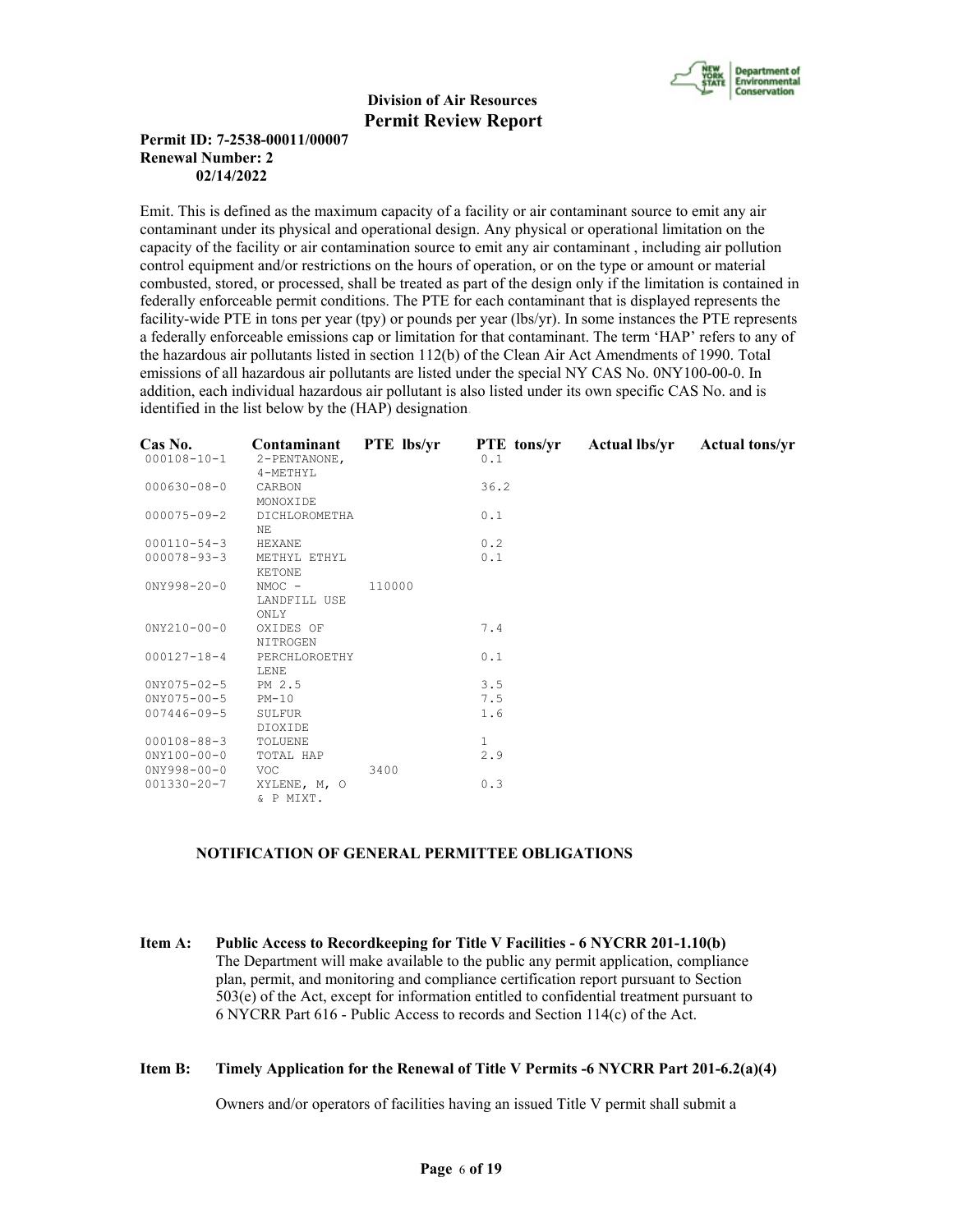

# **Permit ID: 7-2538-00011/00007 Renewal Number: 2 02/14/2022**

 complete application at least 180 days, but not more than eighteen months, prior to the date of permit expiration for permit renewal purposes.

# **Item C: Certification by a Responsible Official - 6 NYCRR Part 201-6.2(d)(12)**

 Any application, form, report or compliance certification required to be submitted pursuant to the federally enforceable portions of this permit shall contain a certification of truth, accuracy and completeness by a responsible official.This certification shall state that based on information and belief formed after reasonable inquiry, the statements and information in the document are true, accurate, and complete.

#### **Item D: Requirement to Comply With All Conditions - 6 NYCRR Part 201-6.4(a)(2)**

 The permittee must comply with all conditions of the Title V facility permit. Any permit non-compliance constitutes a violation of the Act and is grounds for enforcement action; for permit termination, revocation and reissuance, or modification; or for denial of a permit renewal application.

- **Item E: Permit Revocation, Modification, Reopening, Reissuance or Termination, and Associated Information Submission Requirements - 6 NYCRR Part 201-6.4(a)(3)** This permit may be modified, revoked, reopened and reissued, or terminated for cause. The filing of a request by the permittee for a permit modification, revocation and reissuance, or termination, or of a notification of planned changes or anticipated noncompliance does not stay any permit condition.
- **Item F: Cessation or Reduction of Permitted Activity Not a Defense 6 NYCRR 201-6.4(a)(5)** It shall not be a defense for a permittee in an enforcement action to claim that a cessation or reduction in the permitted activity would have been necessary in order to maintain compliance with the conditions of this permit.
- **Item G: Property Rights 6 NYCRR 201-6.4(a)(6)** This permit does not convey any property rights of any sort or any exclusive privilege.

# **Item H: Severability - 6 NYCRR Part 201-6.4(a)(9)** If any provisions, parts or conditions of this permit are found to be invalid or are the subject of a challenge, the remainder of this permit shall continue to be valid.

# **Item I: Permit Shield - 6 NYCRR Part 201-6.4(g)**

 All permittees granted a Title V facility permit shall be covered under the protection of a permit shield, except as provided under 6 NYCRR Subpart 201-6. Compliance with the conditions of the permit shall be deemed compliance with any applicable requirements as of the date of permit issuance, provided that such applicable requirements are included and are specifically identified in the permit, or the Department, in acting on the permit application or revision, determines in writing that other requirements specifically identified are not applicable to the major stationary source, and the permit includes the determination or a concise summary thereof. Nothing herein shall preclude the Department from revising or revoking the permit pursuant to 6 NYCRR Part 621 or from exercising its summary abatement authority. Nothing in this permit shall alter or affect the following: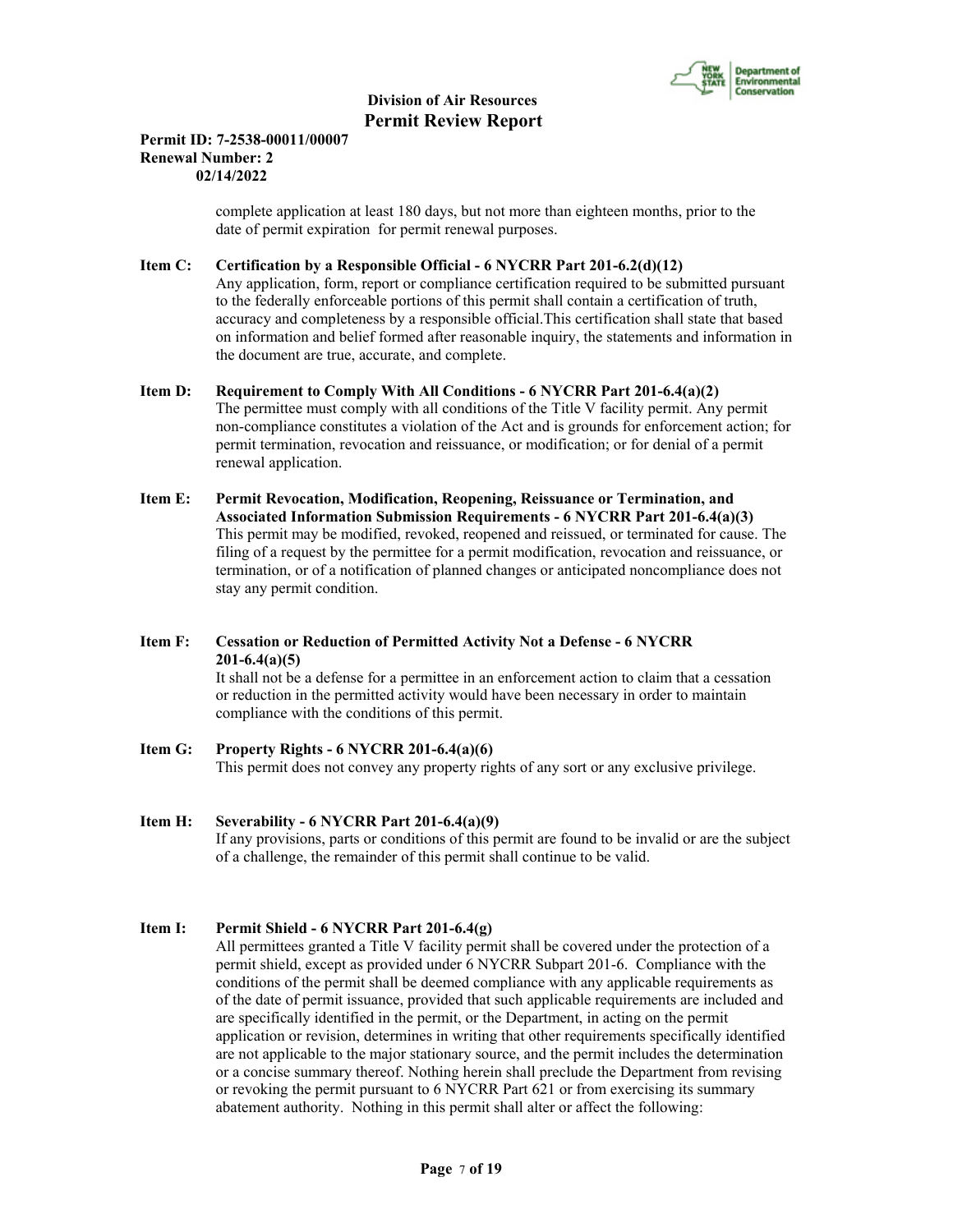

# **Permit ID: 7-2538-00011/00007 Renewal Number: 2 02/14/2022**

i. The ability of the Department to seek to bring suit on behalf of the State of New York, or the Administrator to seek to bring suit on behalf of the United States, to immediately restrain any person causing or contributing to pollution presenting an imminent and substantial endangerment to public health, welfare or the environment to stop the emission of air pollutants causing or contributing to such pollution;

ii. The liability of a permittee of the Title V facility for any violation of applicable requirements prior to or at the time of permit issuance;

iii. The applicable requirements of Title IV of the Act;

iv. The ability of the Department or the Administrator to obtain information from the permittee concerning the ability to enter, inspect and monitor the facility.

# **Item J: Reopening for Cause - 6 NYCRR Part 201-6.4(i)**

 This Title V permit shall be reopened and revised under any of the following circumstances: i. If additional applicable requirements under the Act become applicable where this permit's remaining term is three or more years, a reopening shall be completed not later than 18 months after promulgation of the applicable requirement. No such reopening is required if the effective date of the requirement is later than the date on which this permit is due to expire, unless the original permit or any of its terms and conditions has been extended by the Department pursuant to the provisions of Part 2 01-6.7 and Part 621.

ii. The Department or the Administrator determines that the permit contains a material mistake or that inaccurate statements were made in establishing the emissions standards or other terms or conditions of the permit.

iii. The Department or the Administrator determines that the Title V permit must be revised or reopened to assure compliance with applicable requirements.

iv. If the permitted facility is an "affected source" subject to the requirements of Title IV of the Act, and additional requirements (including excess emissions requirements) become applicable. Upon approval by the Administrator, excess emissions offset plans shall be deemed to be incorporated into the permit.

Proceedings to reopen and issue Title V facility permits shall follow the same procedures as apply to initial permit issuance but shall affect only those parts of the permit for which cause to reopen exists.

 Reopenings shall not be initiated before a notice of such intent is provided to the facility by the Department at least thirty days in advance of the date that the permit is to be reopened, except that the Department may provide a shorter time period in the case of an emergency.

# **Item K: Permit Exclusion - ECL 19-0305**

 The issuance of this permit by the Department and the receipt thereof by the Applicant does not and shall not be construed as barring, diminishing, adjudicating or in any way affecting any legal, administrative or equitable rights or claims, actions, suits, causes of action or demands whatsoever that the Department may have against the Applicant for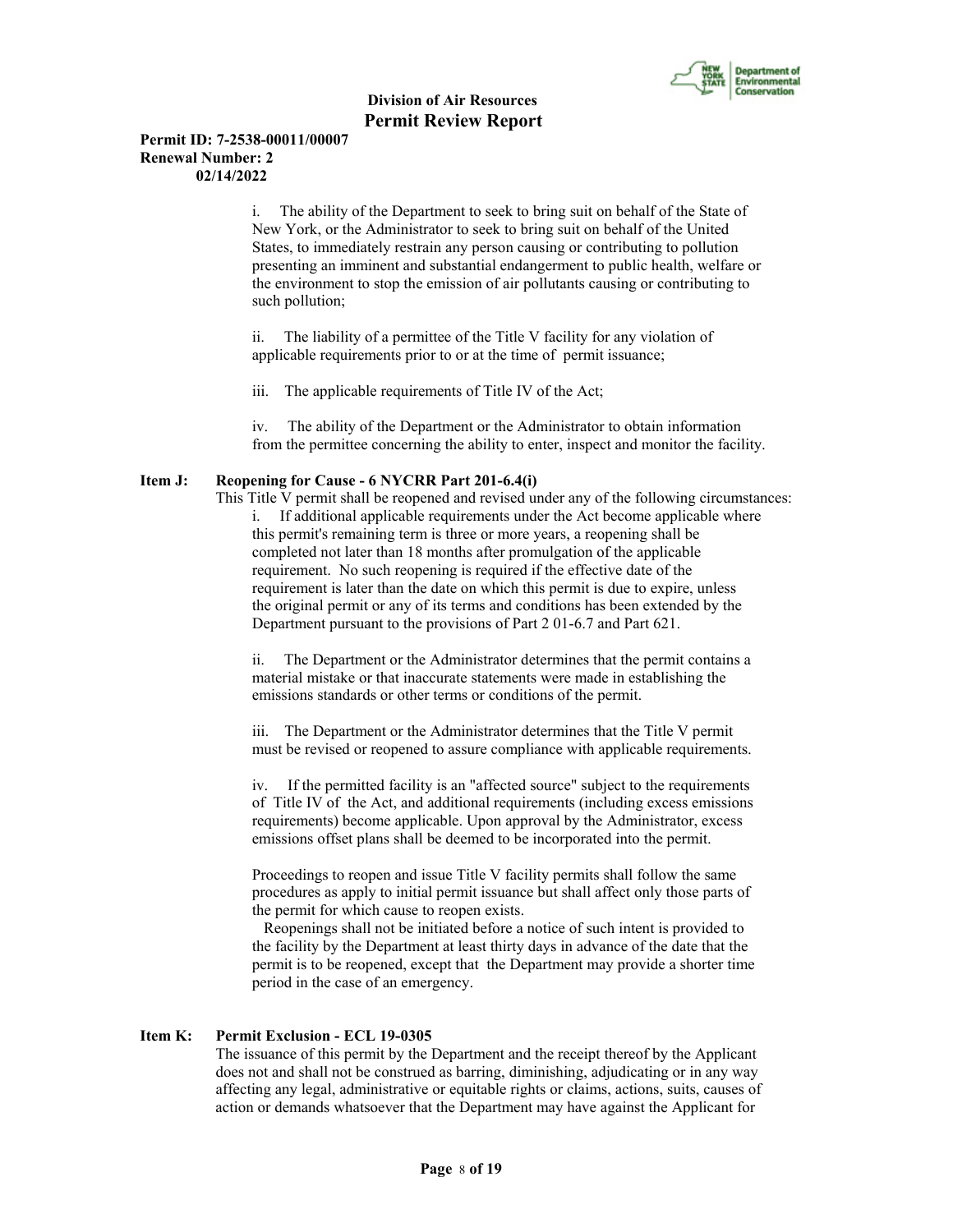

# **Permit ID: 7-2538-00011/00007 Renewal Number: 2 02/14/2022**

 violations based on facts and circumstances alleged to have occurred or existed prior to the effective date of this permit, including, but not limited to, any enforcement action authorized pursuant to the provisions of applicable federal law, the Environmental Conservation Law of the State of New York (ECL) and Chapter III of the Official Compilation of the Codes, Rules and Regulations of the State of New York (NYCRR). The issuance of this permit also shall not in any way affect pending or future enforcement actions under the Clean Air Act brought by the United States or any person.

# **Item L: Federally Enforceable Requirements - 40 CFR 70.6(b)**

 All terms and conditions in this permit required by the Act or any applicable requirement, including any provisions designed to limit a facility's potential to emit, are enforceable by the Administrator and citizens under the Act. The Department has, in this permit, specifically designated any terms and conditions that are not required under the Act or under any of its applicable requirements as being enforceable under only state regulations.

# **NOTIFICATION OF GENERAL PERMITTEE OBLIGATIONS**

# **Item A: Emergency Defense - 6 NYCRR 201-1.5**

- An emergency, as defined by subpart 201-2, constitutes an affirmative defense to penalties sought in an enforcement action brought by the Department for noncompliance with emissions limitations or permit conditions for all facilities in New York State.
- (a) The affirmative defense of emergency shall be demonstrated through properly signed, contemporaneous operating logs, or other relevant evidence that:

 (1) An emergency occurred and that the facility owner or operator can identify the cause(s) of the emergency; (2) The equipment at the permitted facility causing the emergency was at the time being properly operated and maintained; (3) During the period of the emergency the facility owner or operator took all reasonable steps to minimize levels of emissions that exceeded the emission standards, or other requirements in the permit; and

 (4) The facility owner or operator notified the Department within two working days after the event occurred. This notice must contain a description of the emergency, any steps taken to mitigate emissions, and corrective actions taken.

 (b) In any enforcement proceeding, the facility owner or operator seeking to establish the occurrence of an emergency has the burden of proof.

 (c) This provision is in addition to any emergency or upset provision contained in any applicable requirement. item\_02

#### **Item B: General Provisions for State Enforceable Permit Terms and Condition - 6**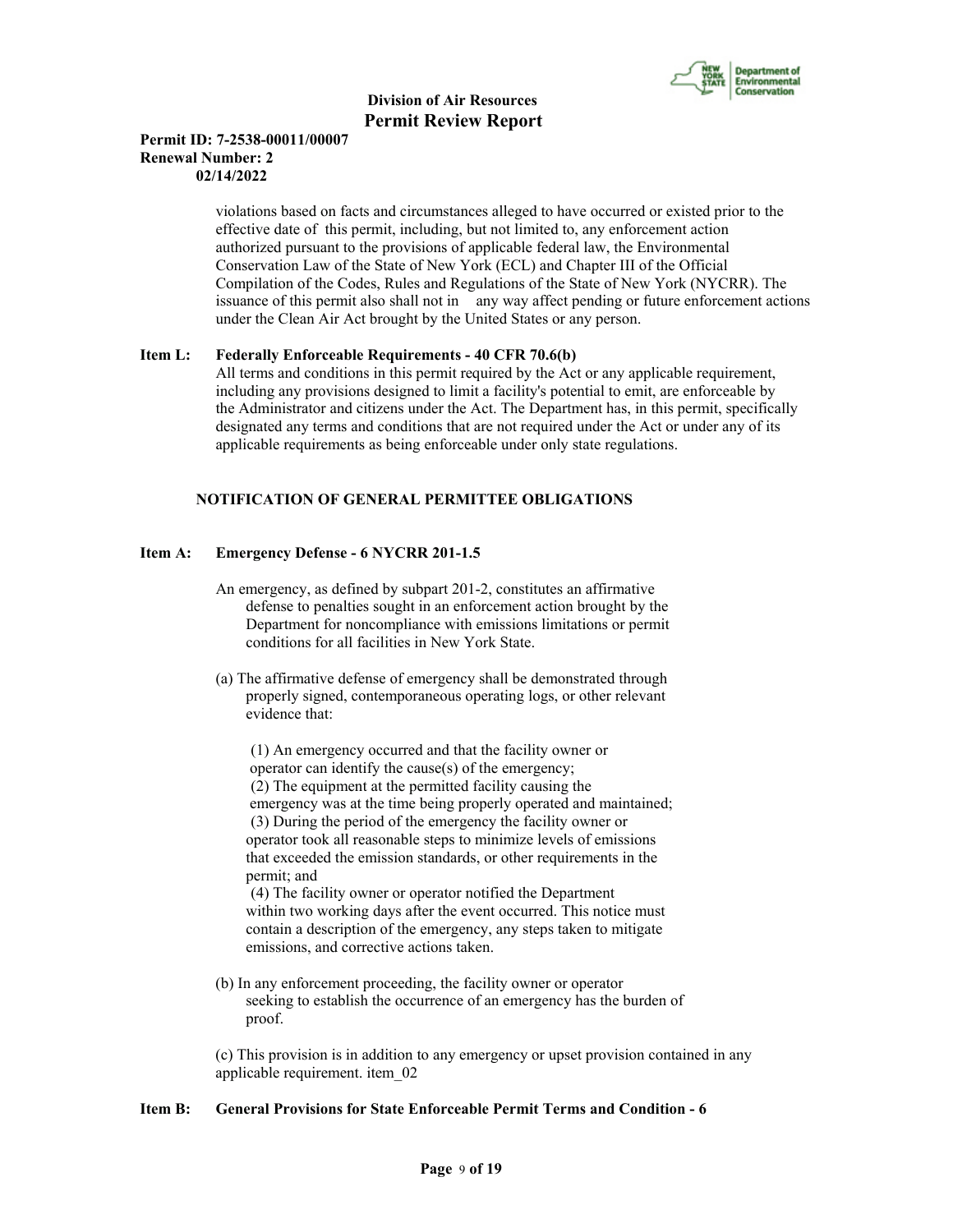

**Permit ID: 7-2538-00011/00007 Renewal Number: 2 02/14/2022**

#### **NYCRR Part 201-5**

 Any person who owns and/or operates stationary sources shall operate and maintain all emission units and any required emission control devices in compliance with all applicable Parts of this Chapter and existing laws, and shall operate the facility in accordance with all criteria, emission limits, terms, conditions, and standards in this permit. Failure of such person to properly operate and maintain the effectiveness of such emission units and emission control devices may be sufficient reason for the Department to revoke or deny a permit.

 The owner or operator of the permitted facility must maintain all required records on-site for a period of five years and make them available to representatives of the Department upon request. Department representatives must be granted access to any facility regulated by this Subpart, during normal operating hours, for the purpose of determining compliance with this and any other state and federal air pollution control requirements, regulations or law.

#### **Regulatory Analysis**

| Location<br>Facility/EU/EP/Process/ES | Regulation               | Condition | <b>Short Description</b>                                                                |
|---------------------------------------|--------------------------|-----------|-----------------------------------------------------------------------------------------|
|                                       |                          |           |                                                                                         |
| FACILITY                              | ECL 19-0301              | 48        | Powers and Duties of<br>the Department with<br>respect to air<br>pollution control      |
| FACILITY                              | 40CFR 60-A.11(d)         | 36        | General provisions -<br>compliance with<br>standards and<br>maintenance<br>requirements |
| FACILITY                              | 40CFR 60-A.12            | 37        | General provisions -<br>Circumvention                                                   |
| FACILITY                              | 40CFR 60-A.4             | 27        | General provisions -<br>Address                                                         |
| FACILITY                              | 40CFR 60-A.7(b)          | 28        | Notification and<br>Recordkeeping                                                       |
| FACILITY                              | 40CFR 60-A.7(f)          | 29        | Notification and<br>Recordkeeping                                                       |
| FACILITY                              | $40CFR 60 - A.8(b)$      | 30, 31    | Performance Tests                                                                       |
| FACILITY                              | $40CFR 60 - A.8(c)$      | 32        | Performance Tests                                                                       |
| FACILITY                              | $40CFR 60 - A.8(d)$      | 33        | Performance Tests                                                                       |
| FACILITY                              | $40CFR 60 - A.8(e)$      | 34        | Performance Tests                                                                       |
| FACILITY                              | 40CFR 60-A.9             | 35        | General provisions -<br>Availability of<br>information                                  |
| FACILITY                              | 40CFR 60-Cf.33f(e)       | 38        | Emission Guidelines<br>for MSW Landfill<br>Emissions                                    |
| FACILITY                              | $40CFR 60-Cf.35f(a) (1)$ | 39        | Test Methods and<br>Procedures                                                          |
| FACILITY                              | $40CFR 60-Cf.35f(a) (2)$ | 40        | Test Methods and<br>Procedures                                                          |
| FACILITY                              | $40CFR 60-Cf.35f(a) (3)$ | 41        | Test Methods and<br>Procedures                                                          |
| FACILITY                              | 40CFR 60-Cf.35f(a)(4)    | 42        | Test Methods and<br>Procedures                                                          |
| FACILITY                              | $40CFR 60-Cf.35f(a)(6)$  | 43        | Test Methods and<br>Procedures                                                          |
| FACILITY                              | 40CFR 60-Cf.38f(c)       | 44        | Reporting                                                                               |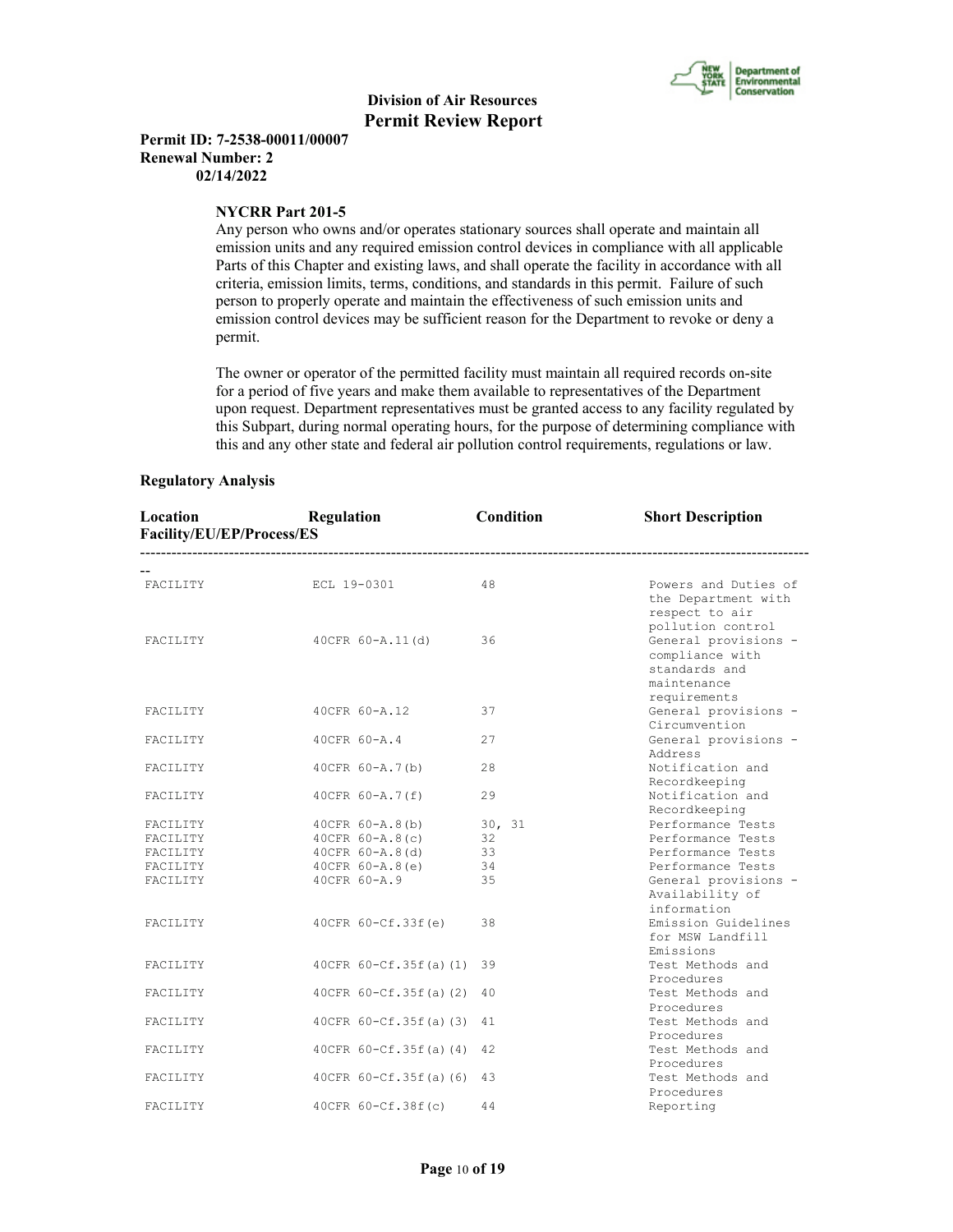

# **Permit ID: 7-2538-00011/00007 Renewal Number: 2 02/14/2022**

| FACILITY             | 40CFR 61-M.154                   | 45           | Requirements<br>Standard for active                                                                     |
|----------------------|----------------------------------|--------------|---------------------------------------------------------------------------------------------------------|
| FACILITY             | 40CFR 68                         | 18           | waste disposal sites<br>Chemical accident                                                               |
| FACILITY             | 40CFR 82-F                       | 19           | prevention provisions<br>Protection of<br>Stratospheric Ozone -<br>recycling and                        |
| FACILITY             | 6NYCRR 200.6                     | $\mathbf{1}$ | emissions reduction<br>Acceptable ambient<br>air quality.                                               |
| FACILITY             | 6NYCRR 200.7                     | 10           | Maintenance of<br>equipment.                                                                            |
| FACILITY             | 6NYCRR 201-1.4                   | 49           | Unavoidable<br>noncompliance and<br>violations                                                          |
| FACILITY<br>FACILITY | 6NYCRR 201-1.7<br>6NYCRR 201-1.8 | 11<br>12     | Recycling and Salvage<br>Prohibition of<br>reintroduction of<br>collected<br>contaminants to the<br>air |
| FACILITY             | $6NYCRR 201-3.2(a)$              | 13           | Exempt Activities -<br>Proof of eligibility                                                             |
| FACILITY             | $6NYCRR 201-3.3(a)$              | 14           | Trivial Activities -<br>proof of eligibility                                                            |
| FACILITY             | 6NYCRR 201-6                     | 20, 46, 47   | Title V Permits and<br>the Associated Permit<br>Conditions                                              |
| FACILITY             | $6NYCRR 201-6.4(a) (4)$          | 15           | General Conditions -<br>Requirement to<br>Provide Information                                           |
| FACILITY             | $6NYCRR 201-6.4(a) (7)$          | 2            | General Conditions -<br>Fees                                                                            |
| FACILITY             | $6NYCRR 201-6.4(a)$ (8)          | 16           | General Conditions -<br>Right to Inspect                                                                |
| FACILITY             | $6NYCRR 201-6.4(c)$              | 3            | Recordkeeping and<br>Reporting of<br>Compliance Monitoring                                              |
| FACILITY             | $6NYCRR$ $201-6.4(c)$ (2)        | 4            | Records of<br>Monitoring, Sampling<br>and Measurement                                                   |
| FACILITY             | 6NYCRR 201-<br>$6.4(c)$ (3) (ii  | 5            | Reporting<br>Requirements -<br>Deviations and                                                           |
| FACILITY             | $6NYCRR 201-6.4$ (d) (4)         | 21           | Noncompliance<br>Compliance Schedules                                                                   |
| FACILITY             | $6NYCRR 201-6.4(e)$              | 6            | - Progress Reports<br>Compliance<br>Certification                                                       |
| FACILITY             | 6NYCRR 201-6.4(f)                | 22           | Operational<br>Flexibility                                                                              |
| FACILITY             | $6NYCRR 201-6.5(a)$              | 50           | State Enforceable<br>Requirements                                                                       |
| FACILITY             | 6NYCRR 202-1.1                   | 17           | Required emissions<br>tests.                                                                            |
| FACILITY<br>FACILITY | 6NYCRR 202-1.2<br>6NYCRR 202-1.4 | 23<br>24     | Notification.<br>Separate emission                                                                      |
|                      |                                  |              | tests by the<br>commissioner.                                                                           |
| FACILITY             | 6NYCRR 202-2.1                   | 7            | Emission Statements -<br>Applicability                                                                  |
| FACILITY             | 6NYCRR 202-2.5                   | 8            | Emission Statements -<br>record keeping<br>requirements.                                                |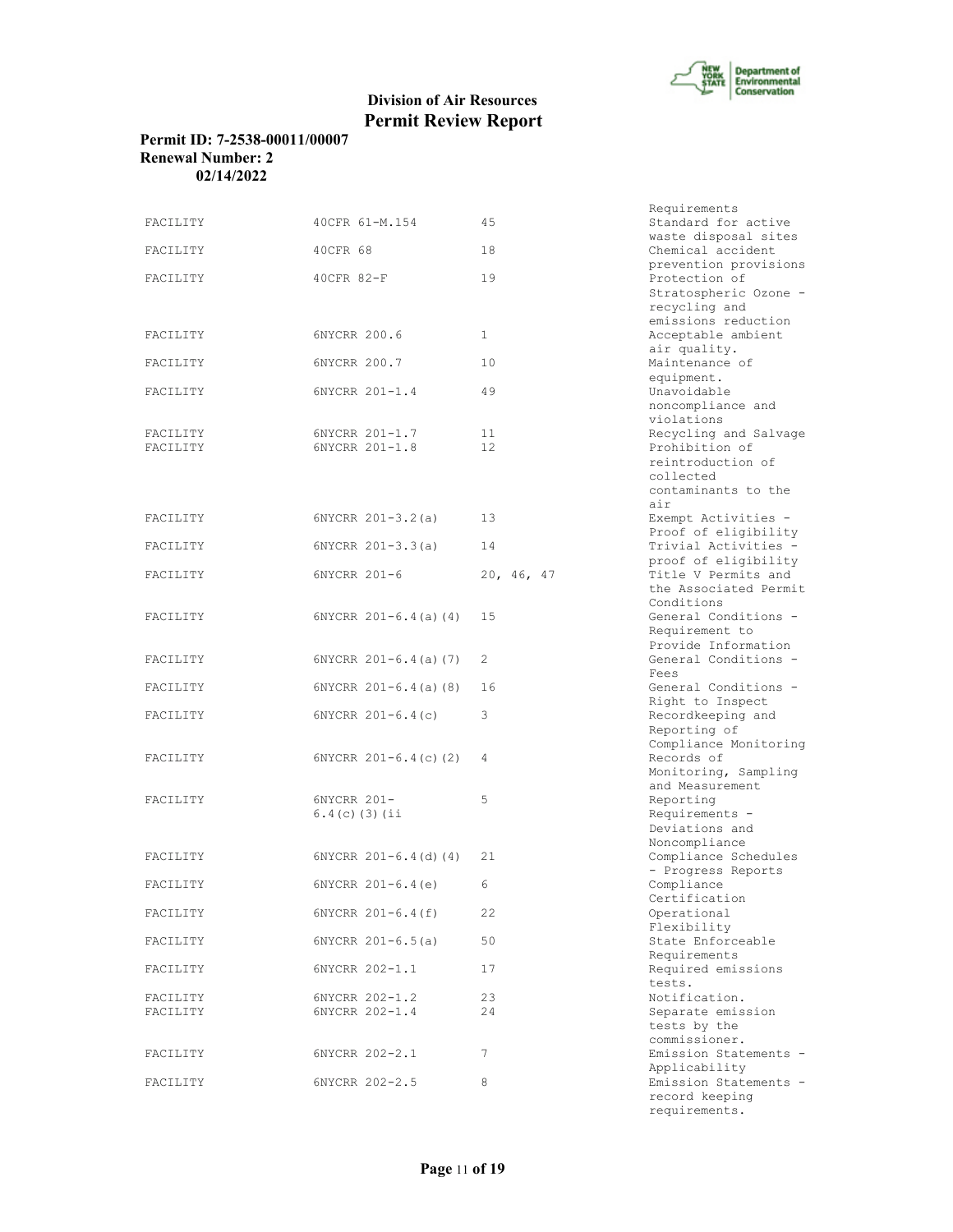

# **Permit ID: 7-2538-00011/00007 Renewal Number: 2 02/14/2022**

| <b>FACTLITY</b> | 6NYCRR 208     | 25 | Landfill Gas<br>Collection and<br>Control Systems for<br>Certain Municipal |
|-----------------|----------------|----|----------------------------------------------------------------------------|
| <b>FACTLITY</b> | 6NYCRR 211.1   | 51 | Solid Waste Landfills<br>General Prohibitions                              |
|                 |                |    | - air pollution<br>prohibited                                              |
| FACILITY        | 6NYCRR 211.2   | 26 | General Prohibitions<br>- visible emissions                                |
| <b>FACTLITY</b> | 6NYCRR 215.2   | 9  | limited.<br>Open Fires -<br>Prohibitions                                   |
| <b>FACTLITY</b> | 6NYCRR 217-3.2 | 52 | Prohibitions.                                                              |

# **Applicability Discussion:**

Mandatory Requirements: The following facility-wide regulations are included in all Title V permits:

## ECL 19-0301

This section of the Environmental Conservation Law establishes the powers and duties assigned to the Department with regard to administering the air pollution control program for New York State.

#### 6 NYCRR 200.6

Acceptable ambient air quality - prohibits contravention of ambient air quality standards without mitigating measures

#### 6 NYCRR 200.7

Anyone owning or operating an air contamination source which is equipped with an emission control device must operate the control consistent with ordinary and necessary practices, standards and procedures, as per manufacturer's specifications and keep it in a satisfactory state of maintenance and repair so that it operates effectively

#### 6 NYCRR 201-1.4

This regulation specifies the actions and recordkeeping and reporting requirements for any violation of an applicable state enforceable emission standard that results from a necessary scheduled equipment maintenance, start-up, shutdown, malfunction or upset in the event that these are unavoidable.

#### 6 NYCRR 201-1.7

Requires the recycle and salvage of collected air contaminants where practical

#### 6 NYCRR 201-1.8

Prohibits the reintroduction of collected air contaminants to the outside air

#### 6 NYCRR 201-3.2 (a)

An owner and/or operator of an exempt emission source or unit may be required to certify that it operates within the specific criteria described in this Subpart. All required records must be maintained on-site for a period of 5 years and made available to department representatives upon request. In addition, department representatives must be granted access to any facility which contains exempt emission sources or units, during normal operating hours, for the purpose of determining compliance with this and any other state and federal air pollution control requirements, regulations, or law.

#### 6 NYCRR 201-3.3 (a)

The owner and/or operator of a trivial emission source or unit may be required to certify that it operates within the specific criteria described in this Subpart. All required records must be maintained on-site for a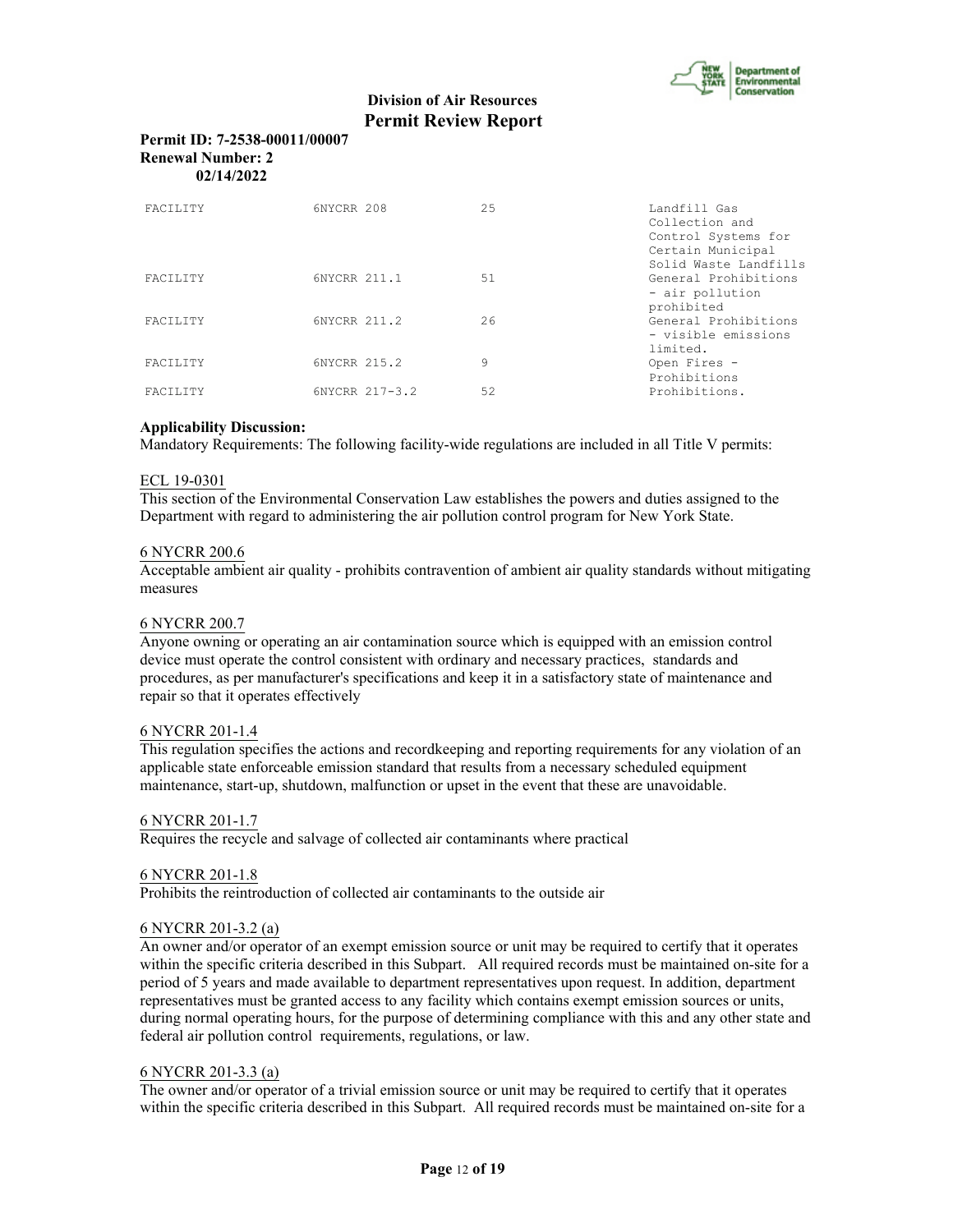

# **Permit ID: 7-2538-00011/00007 Renewal Number: 2 02/14/2022**

period of 5 years and made available to department representatives upon request. In addition, department representatives must be granted access to any facility which contains trivial emission sources or units subject to this Subpart, during normal operating hours, for the purpose of determining compliance with this and any other state and federal air pollution control requirements, regulations, or law.

# 6 NYCRR Subpart 201-6

This regulation applies to those terms and conditions which are subject to Title V permitting. It establishes the applicability criteria for Title V permits, the information to be included in all Title V permit applications as well as the permit content and terms of permit issuance. This rule also specifies the compliance, monitoring, recordkeeping, reporting, fee, and procedural requirements that need to be met to obtain a Title V permit, modify the permit and demonstrate conformity with applicable requirements as listed in the Title V permit. For permitting purposes, this rule specifies the need to identify and describe all emission units, processes and products in the permit application as well as providing the Department the authority to include this and any other information that it deems necessary to determine the compliance status of the facility.

# 6 NYCRR 201-6.4 (a) (4)

This mandatory requirement applies to all Title V facilities. It requires the permittee to provide information that the Department may request in writing, within a reasonable time, in order to determine whether cause exists for modifying, revoking and reissuing, or terminating the permit or to determine compliance with the permit. The request may include copies of records required to be kept by the permit.

#### 6 NYCRR 201-6.4 (a) (7)

 This is a mandatory condition that requires the owner or operator of a facility subject to Title V requirements to pay all applicable fees associated with the emissions from their facility.

#### 6 NYCRR 201-6.4 (a) (8)

This is a mandatory condition for all facilities subject to Title V requirements. It allows the Department to inspect the facility to determine compliance with this permit, including copying records, sampling and monitoring, as necessary.

#### 6 NYCRR 201-6.4 (c)

This requirement specifies, in general terms, what information must be contained in any required compliance monitoring records and reports. This includes the date, time and place of any sampling, measurements and analyses; who performed the analyses; analytical techniques and methods used as well as any required QA/QC procedures; results of the analyses; the operating conditions at the time of sampling or measurement and the identification of any permit deviations. All such reports must also be certified by the designated responsible official of the facility.

#### 6 NYCRR 201-6.4 (c) (2)

This requirement specifies that all compliance monitoring and recordkeeping is to be conducted according to the terms and conditions of the permit and follow all QA requirements found in applicable regulations. It also requires monitoring records and supporting information to be retained for at least 5 years from the time of sampling, measurement, report or application. Support information is defined as including all calibration and maintenance records and all original strip-chart recordings for continuous monitoring instrumentation, and copies of all reports required by the permit.

# 6 NYCRR 201-6.4 (c) (3) (ii)

This regulation specifies any reporting requirements incorporated into the permit must include provisions regarding the notification and reporting of permit deviations and incidences of noncompliance stating the probable cause of such deviations, and any corrective actions or preventive measures taken.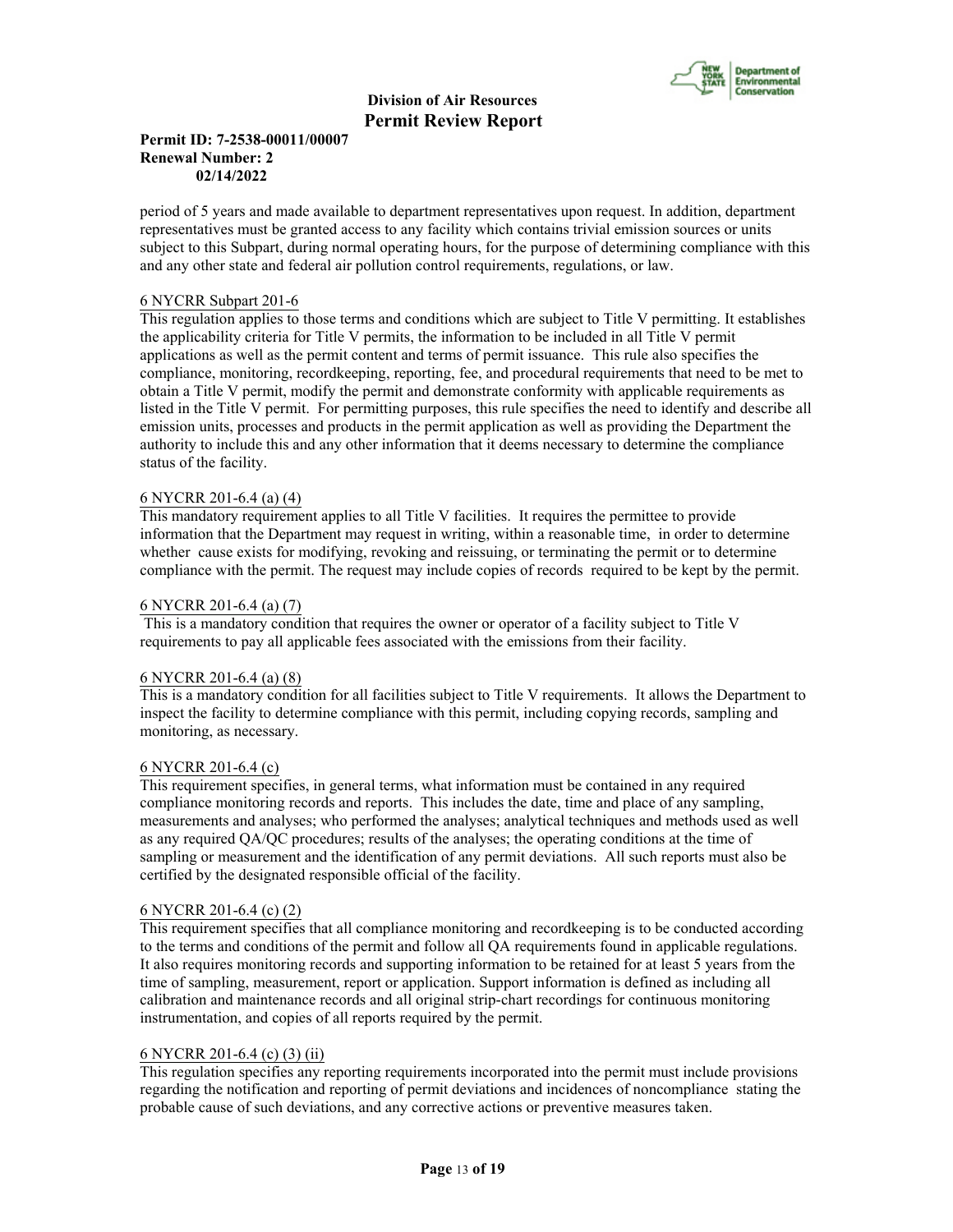

**Permit ID: 7-2538-00011/00007 Renewal Number: 2 02/14/2022**

#### 6 NYCRR 201-6.4 (d) (4)

This condition applies to every Title V facility subject to a compliance schedule. It requires that reports, detailing the status of progress on achieving compliance with emission standards, be submitted semiannually.

#### 6 NYCRR 201-6.4 (e)

Sets forth the general requirements for compliance certification content; specifies an annual submittal frequency; and identifies the EPA and appropriate regional office address where the reports are to be sent.

#### 6 NYCRR 202-1.1

This regulation allows the department the discretion to require an emission test for the purpose of determining compliance. Furthermore, the cost of the test, including the preparation of the report are to be borne by the owner/operator of the source.

#### 6 NYCRR 202-2.1

Requires that emission statements shall be submitted on or before April 15th each year for emissions of the previous calENDar year.

#### 6 NYCRR 202-2.5

This rule specifies that each facility required to submit an emission statement must retain a copy of the statement and supporting documentation for at least 5 years and must make the information available to department representatives.

#### 6 NYCRR 211.2

This regulation limits opacity from sources to less than or equal to 20 percent (six minute average) except for one continuous six-minute period per hour of not more than 57 percent opacity.

#### 6 NYCRR 215.2

Except as allowed by section 215.3 of 6 NYCRR Part 215, no person shall burn, cause, suffer, allow or permit the burning of any materials in an open fire.

#### 40 CFR Part 68

This Part lists the regulated substances and there applicability thresholds and sets the requirements for stationary sources concerning the prevention of accidental releases of these substances.

#### 40 CFR Part 82, Subpart F

Subpart F requires the reduction of emissions of class I and class II refrigerants to the lowest achievable level during the service, maintenance, repair, and disposal of appliances in accordance with section 608 of the Clean Air Act AmENDments of 1990. This subpart applies to any person servicing, maintaining, or repairing appliances except for motor vehicle air conditioners. It also applies to persons disposing of appliances, including motor vehicle air conditioners, refrigerant reclaimers, appliance owners, and manufacturers of appliances and recycling and recovery equipment. Those individuals, operations, or activities affected by this rule, may be required to comply with specified disposal, recycling, or recovery practices, leak repair practices, recordkeeping and/or technician certification requirements.

#### **Facility Specific Requirements**

In addition to Title V, MADISON COUNTY LANDFILL has been determined to be subject to the following regulations: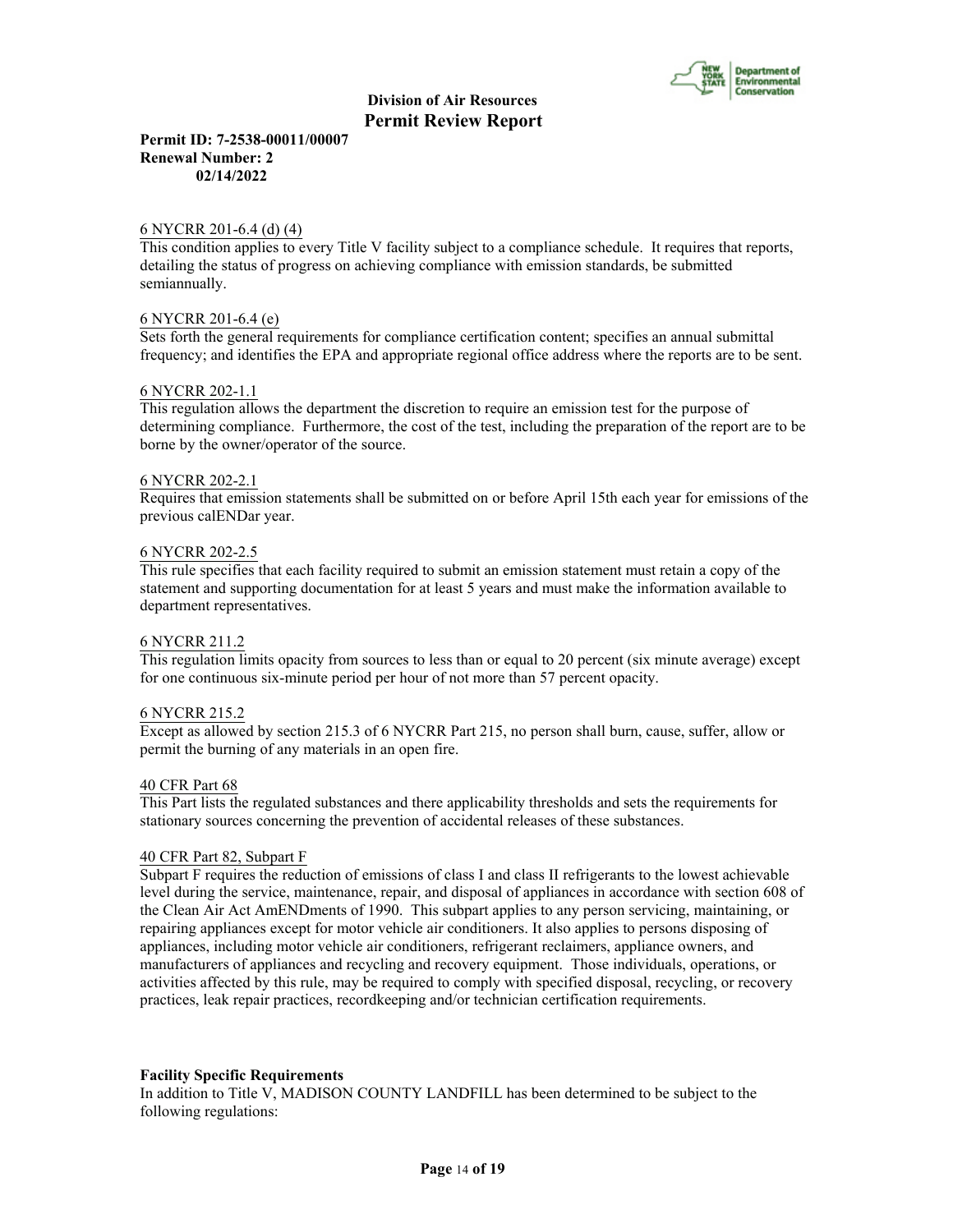

**Permit ID: 7-2538-00011/00007 Renewal Number: 2 02/14/2022**

40 CFR 60.11 (d)

This regulation specifies the type of opacity monitoring requirements in relation to compliance with the standards and maintenance requirements.

40 CFR 60.12

This regulation prohibits an owner or operator from concealing emissions in violation of applicable standards by any means.

40 CFR 60.33f (e)

#### 40 CFR 60.35f (a) (1)

This citation requires the owner or operator of a municipal solid waste landfill to determine the Non-Methane Organic Compound (NMOC) emission rate from the landfill.

#### 40 CFR 60.35f (a) (2)

This citation requires the owner or operator of a municipal solid waste landfill to compare the calculated NMOC mass emission rate to the standard of 34 megagrams per year.

#### 40 CFR 60.35f (a) (3)

This citation requires the owner or operator of a municipal solid waste landfill to determine the Non-Methane Organic Compound (NMOC) concentration of the landfill using specific sampling procedures.

40 CFR 60.35f (a) (4)

This citation requires the owner or operator of a municipal solid waste landfill to determine the Non-Methane Organic Compound (NMOC) emission rate using a site-specific methane generation rate constant (k).

#### 40 CFR 60.35f (a) (6)

This citation requires the owner or operator of a municipal solid waste landfill to determine the surface emissions of methane.

#### 40 CFR 60.38f (c)

This section requires the owner or operator of a municipal solid waste landfill subject to the requirements of 40 CFR Part 60, Subpart Cf, to submit an NMOC emission rate report that contains the specified information.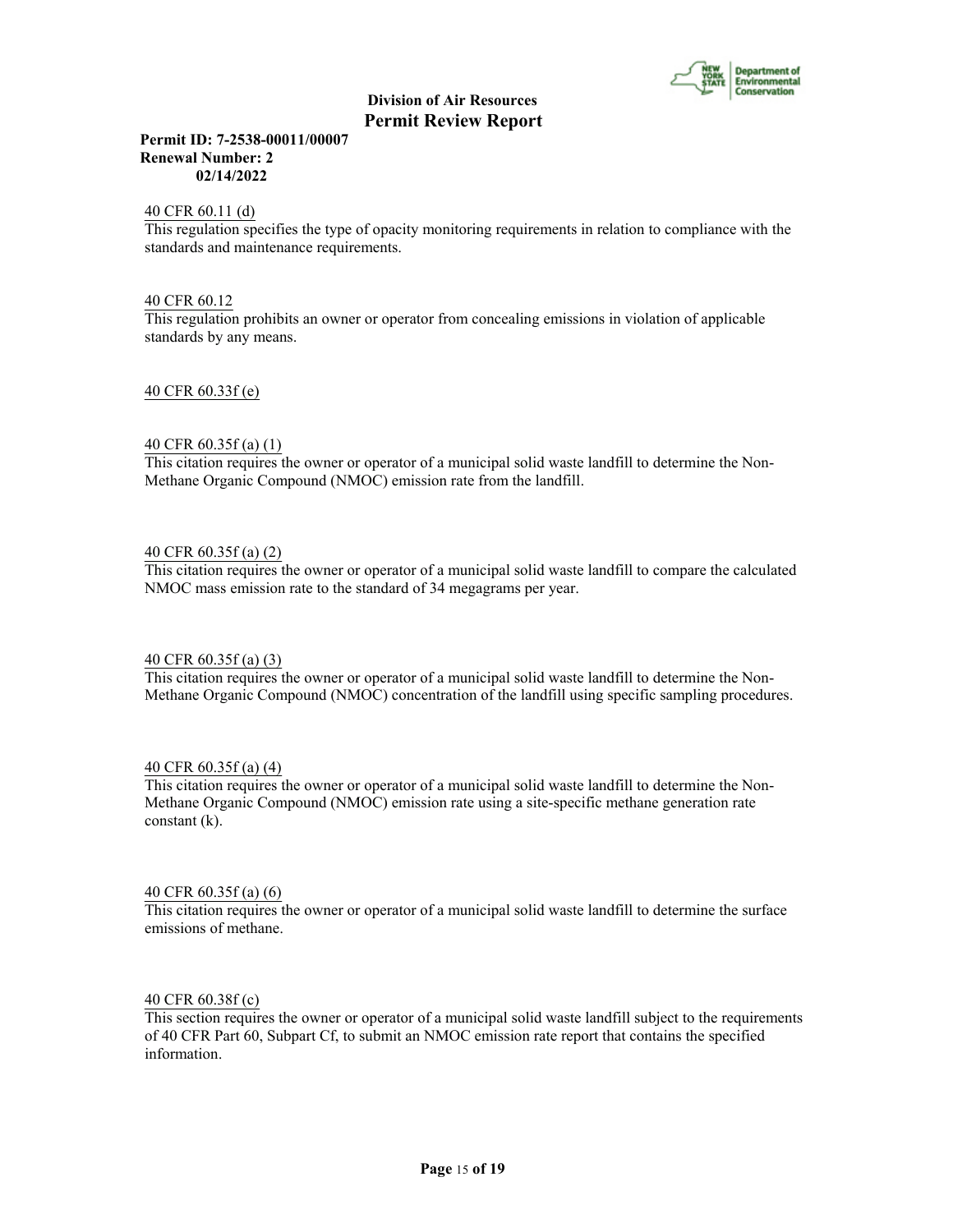

## **Permit ID: 7-2538-00011/00007 Renewal Number: 2 02/14/2022**

#### 40 CFR 60.4

This condition lists the USEPA Region 2 address for the submittal of all communications to the "Administrator". In addition, all such communications must be copied to NYSDEC Bureau of Quality Assurance (BQA).

#### 40 CFR 60.7 (b)

This regulation requires the owner or operator to maintain records of the occurrence and duration of any startup, shutdown, or malfunction of the source or control equipment or continuous monitoring system.

### 40 CFR 60.7 (f)

This condition specifies requirements for maintenance of files of all measurements, including continuous monitoring system (CMS), monitoring device, and performance testing measurements; all CMS performance evaluations; all CMS or monitoring device calibration checks; adjustments and maintenance performed on these systems or devices for at least two years.

#### 40 CFR 60.8 (b)

This regulation contains the requirements for Performance test methods and procedures, to be used by the owner or operator , of the affected facility.

#### 40 CFR 60.8 (c)

This condition contains the requirements for operating conditions, of the emission source, during performance testing.

#### 40 CFR 60.8 (d)

This regulation contains the requirements for advance notification of Performance (stack) testing.

#### 40 CFR 60.8 (e)

This regulation requires the facility to provide appropriate sampling ports, safe platforms and utilities as necessary for Performance (stack) testing.

#### 40 CFR 60.9

This rule citation allows the public access to any information submitted to the EPA Administrator (or state contact), in conjunction with a project subject to this section of the regulation.

## 40 CFR 61.154

This condition requires that there be no visible emissions from any active disposal area of the landfill where asbestos containing waste has been placed or that this type of area be covered to prevent disturbance of the asbestos containing waste.

#### 6 NYCRR 201-6.4 (f)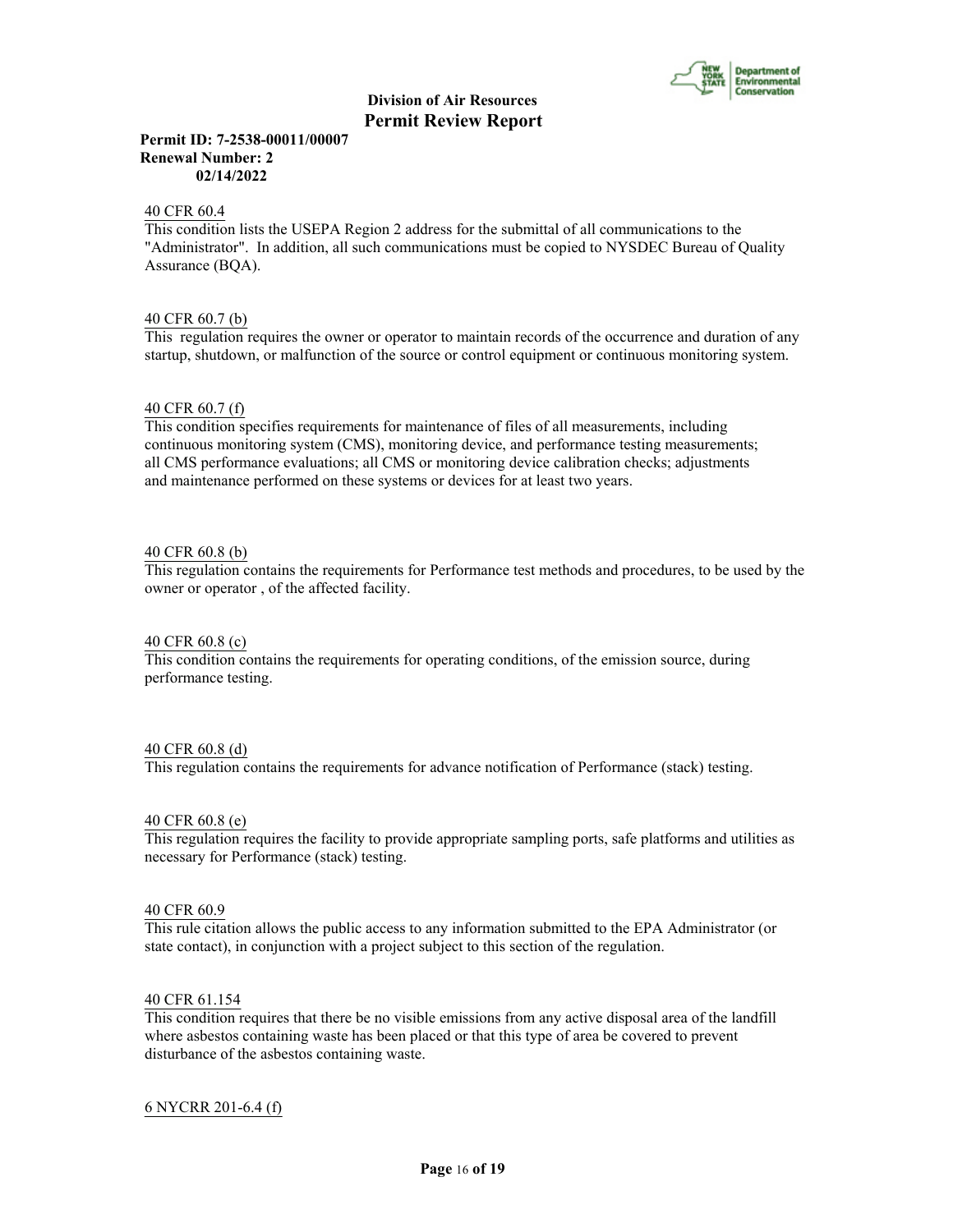

# **Permit ID: 7-2538-00011/00007 Renewal Number: 2 02/14/2022**

This section describes the potential for certain operational changes to be made by the facility owner or operator without first obtaining a permit modification. Changes made pursuant to this provision must meet all of the criteria described in this section to qualify for consideration as operational flexibility. The Department reserves the right to require the facility owner or operator to obtain a permit modification prior to making any changes at the facility pursuant to this section.

# 6 NYCRR 201-6.5 (a)

This subdivision states that the Department shall include state enforceable conditions in Title V permits. State enforceable conditions related to regulations developed pursuant to the Climate Leadership and Community Protection Act (CLCPA) and Article 75 of New York State Environmental Conservation Law may be included in future versions of this permit, as applicable.

# 6 NYCRR 202-1.2

This regulation specifies that the department is to be notified at least 30 days in advance of any required stack test. The notification is to include a list of the procedures to be used that are acceptable to the department. Finally, free access to observe the stack test is to be provided to the department's representative.

## 6 NYCRR 202-1.4

This regulation allows the department discretion to conduct separate or additional emission tests, including preparation of the testing site, at the source owner's expense, to determine compliance.

# 6 NYCRR 211.1

This regulation requires that no person shall cause or allow emissions of air contaminants to the outdoor atmosphere of such quantity, characteristic or duration which are injurious to human, plant or animal life or to property, or which unreasonably interfere with the comfortable enjoyment of life or property.

#### 6 NYCRR 217-3.2

This condition requires the facility to prohibit the idling of Heavy Duty vehicles, powered by a diesel or non-diesel engine, to idle while on the facility grounds for more than 5 minutes.

#### 6 NYCRR Part 208

The requirements of 40 CFR Part 60, Subpart Cf, applies to municipal solid waste landfills that have accepted waste after November 8, 1987 and began construction, reconstruction or modification prior to July 17, 2014.

**Compliance Certification Summary of monitoring activities at MADISON COUNTY LANDFILL:**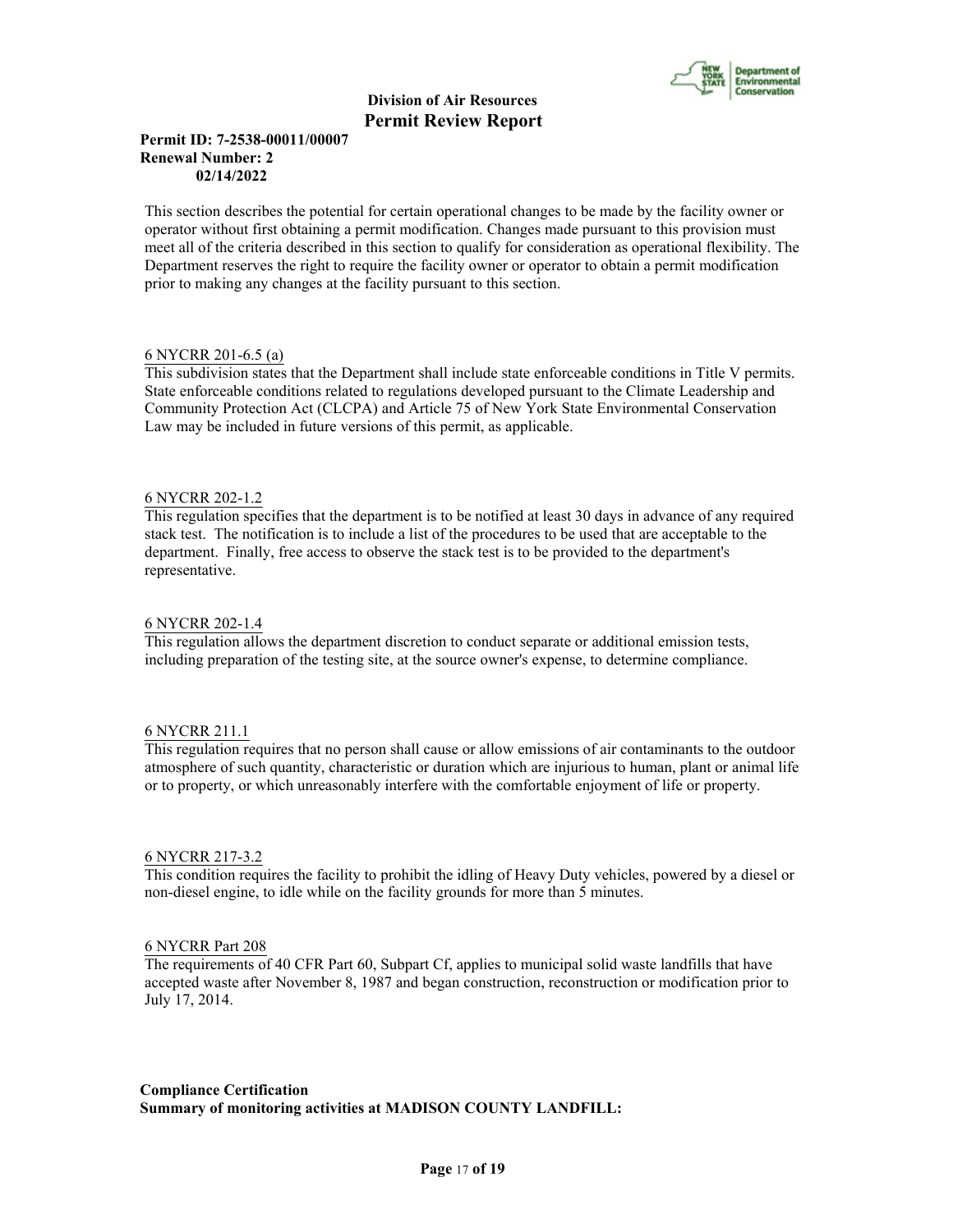

**Permit ID: 7-2538-00011/00007 Renewal Number: 2 02/14/2022**

| Location<br>Facility/EU/EP/Process/ES | Cond No. |                                       | <b>Type of Monitoring</b> |
|---------------------------------------|----------|---------------------------------------|---------------------------|
|                                       |          |                                       |                           |
| FACTLITY                              | 38       | record keeping/maintenance procedures |                           |
| <b>FACTLITY</b>                       | 39       | record keeping/maintenance procedures |                           |
| <b>FACTLITY</b>                       | 40       | record keeping/maintenance procedures |                           |
| <b>FACTLITY</b>                       | 41       | record keeping/maintenance procedures |                           |
| <b>FACTLITY</b>                       | 42       | record keeping/maintenance procedures |                           |
| <b>FACTLITY</b>                       | 43       | record keeping/maintenance procedures |                           |
| <b>FACTLITY</b>                       | 44       | record keeping/maintenance procedures |                           |
| <b>FACTLITY</b>                       | 5        | record keeping/maintenance procedures |                           |
| <b>FACTLITY</b>                       | 6        | record keeping/maintenance procedures |                           |
| FACILITY                              |          | record keeping/maintenance procedures |                           |
| FACILITY                              | 25       | record keeping/maintenance procedures |                           |
|                                       |          |                                       |                           |

----

# **Basis for Monitoring** BASIS FOR MONITORING - MADISON CO. LANDFILL

Condition 5 - This condition requires the subject facility to submit to the Department, compliance reports for all deviations of the conditions contained in the Title V permit every six months.

Condition 6 - This condition requires the subject facility to submit to the Department, a compliance status, whether continuous or intermittent for every condition contained in the Title V permit.

Condition 7 - This condition requires the subject facility to submit to the Department, emission statements displaying the amount of pollutants emitted. These emission statements are used as the basis for developing fee bills for each pollutor based on the amount of pollutants emitted.

Condition 25 - This condition states that Madison County is subject to the requirements of Part 208, which regulates municipal landfills.

Condition 38 - This condition, which is the New Source Performance Standard (NSPS) under 40 CFR 60, Subpart Cf, requires the subject facility to calculate the Non Methane Organic Compounds(NMOC) emitted and based on the amount of emission, provides the requirements the facility must meet.

Condition 39 - This condition, which is the New Source Performance Standard (NSPS) under 40 CFR 60, Subpart Cf, provides the methodology for calculating the NMOC emissions required under Condition 38.